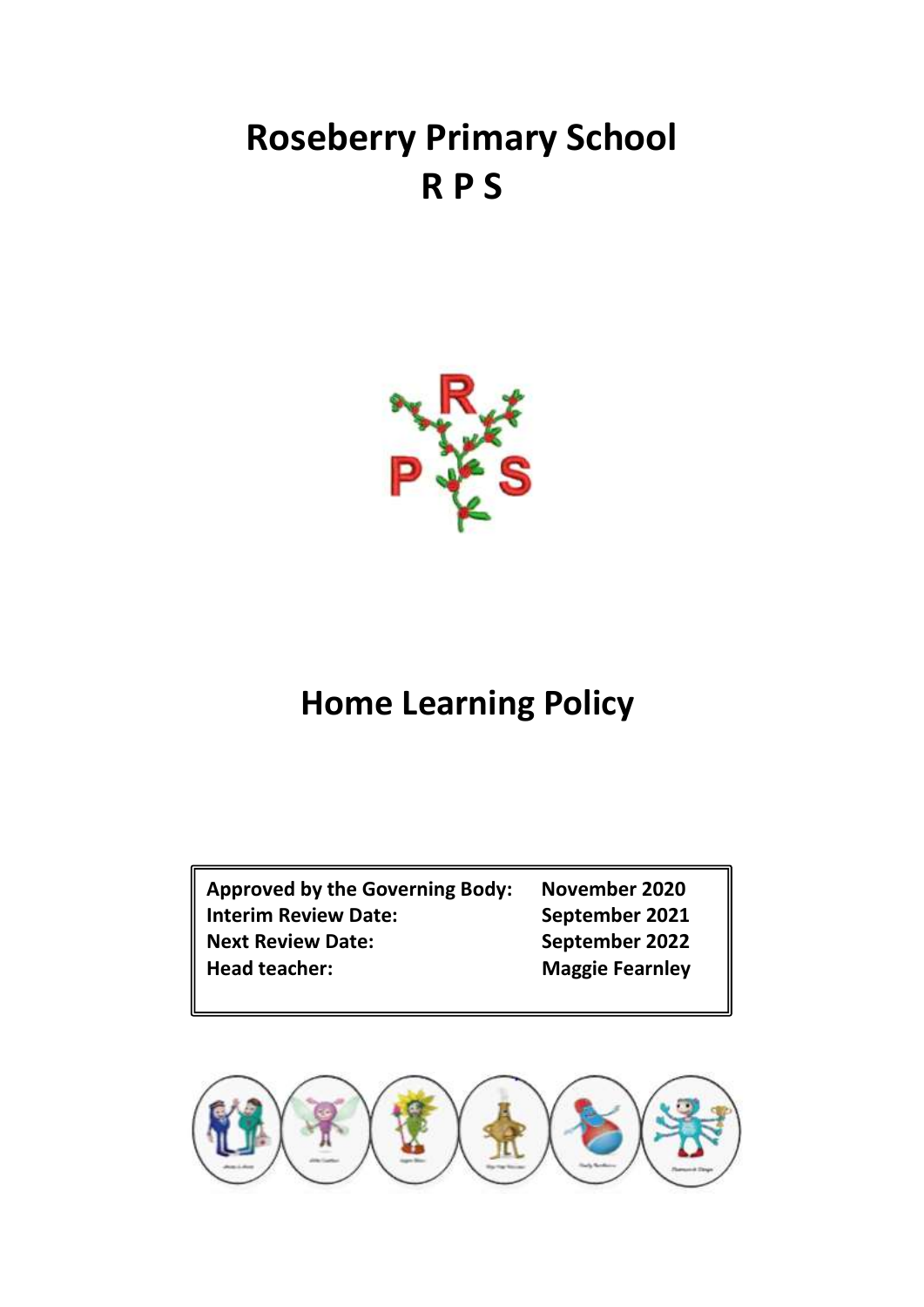#### **Aims**

This remote learning policy for staff aims to:

Ensure consistency in the approach to remote learning for pupils who aren't in school

Set out expectations for all members of the school community with regards to remote learning

Provide appropriate guidelines for data protection

#### **Roles and responsibilities**

#### **Teachers/Teaching Assistants**

When providing remote learning, teachers must be available between 9am and 3pm. If they're unable to work for any reason during this time, for example due to sickness or caring for a dependent, they should report this using the normal absence procedure.

When providing remote learning, teachers are responsible for:

Setting work –

- o For the class/groups/individual children in the class/year group
- o Providing a weekly timetable that details the work set
- o Uploading work to the year group shared area and emailing to parents

Providing feedback on work –

- o Via email
- o Via electronic platform Seesaw

Keeping in touch with pupils who aren't in school and their parents –

- o At least weekly check in calls
- o Emails from parents should only be about pupil's work or pastoral concerns. Other issues should be directed to the office
- o Complaints, concerns or safeguarding issues should be passed on as usual

Attending virtual meetings with staff, parents and pupils –

- o Staff should be dressed in a professional manner following the expectations of the dress code
- o Staff should ensure that when conducting a meeting from home the background is appropriate to a professional meeting
- o Lessons streamed across year groups to be streamed for pupils not accessing school
- $\circ$  Lessons should not be recorded whilst being streamed or presented this would be a data breach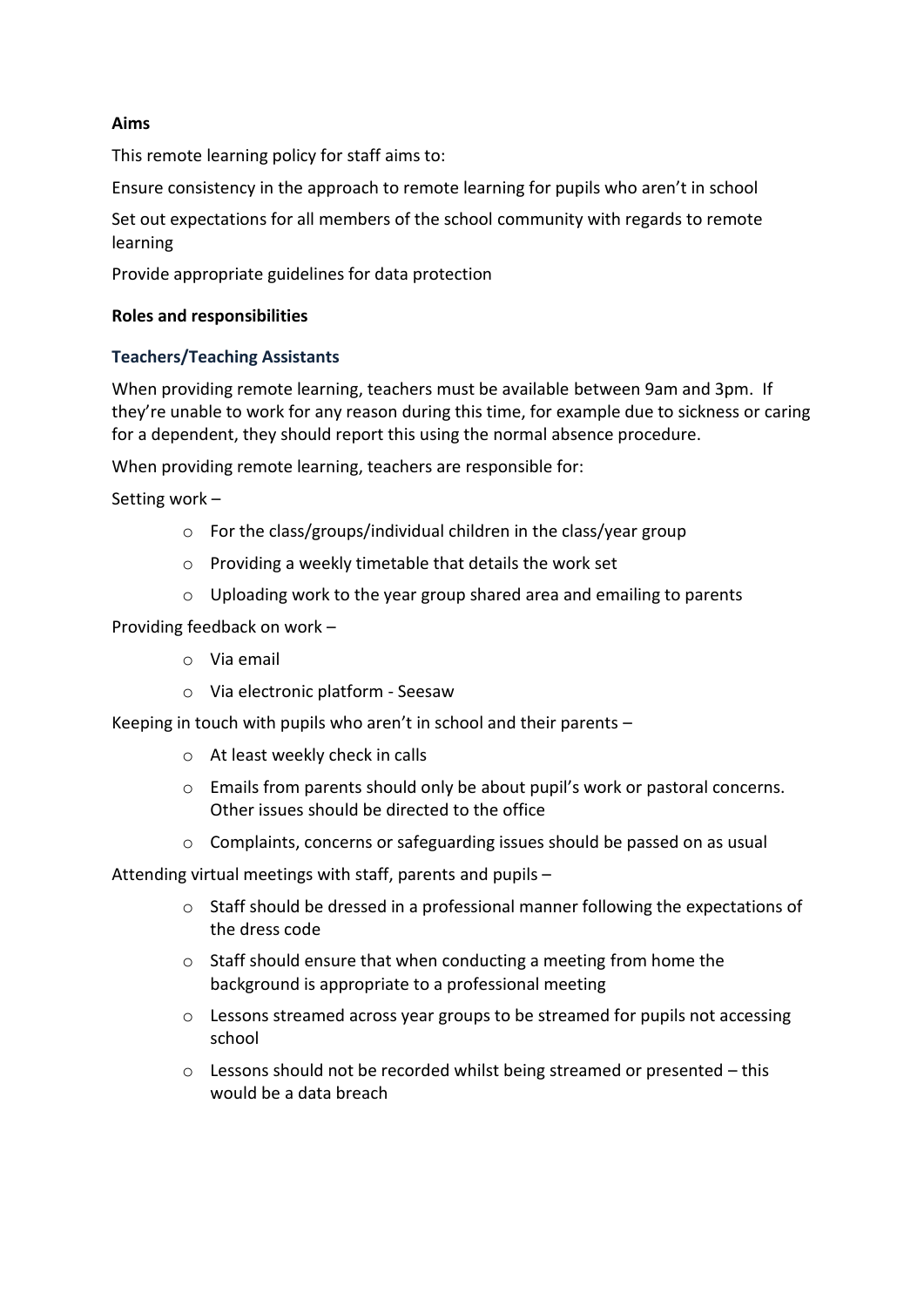#### **Focus Teams**

Alongside their teaching responsibilities, subject leads are responsible for:

- Considering whether any aspects of the subject curriculum need to change to accommodate remote learning
- Working with teachers teaching their subject remotely to make sure all work set is appropriate and consistent
- Monitoring the remote work set by teachers in their subject explain how they'll do this, such as through regular meetings with teachers or by reviewing work set
- Alerting teachers to resources they can use to teach their subject remotely

#### **Senior leaders**

Alongside any teaching responsibilities, senior leaders are responsible for:

Co-ordinating the remote learning approach across the school.

Monitoring the effectiveness of remote learning – through regular meetings with teachers, reviewing work set and via feedback from pupils and parents

Monitoring the security of remote learning systems, including data protection and safeguarding considerations

#### **Designated safeguarding leads**

Maggie Fearnley (HT – lead) Cathryn McCabe (DHT – Deputy lead)

The DSL is responsible for:

- Referring cases of suspected abuse to the Hartlepool and Stockton Children's Hub.
- Supporting staff who make referrals to the Hartlepool and Stockton Children's Hub.
- Referring cases to the Channel programme where there is a radicalisation concern as required.
- Supporting staff who make referrals to the Channel programme.
- Referring cases where a person is dismissed or left due to risk/harm to a child to the Disclosure and Barring Service as required.
- Referring cases where a crime may have been committed to the Police as required (including Sexual Exploitation (VEMT lead) or Female Genital Mutilation and Forced Marriage).

#### **Pupils and parents**

Staff can expect pupils learning remotely to:

- Be available for the allocated teaching slots
- Complete work to the deadline set by teachers
- Seek help if they need it, from teachers or teaching assistants
- Alert teachers if they're not able to complete work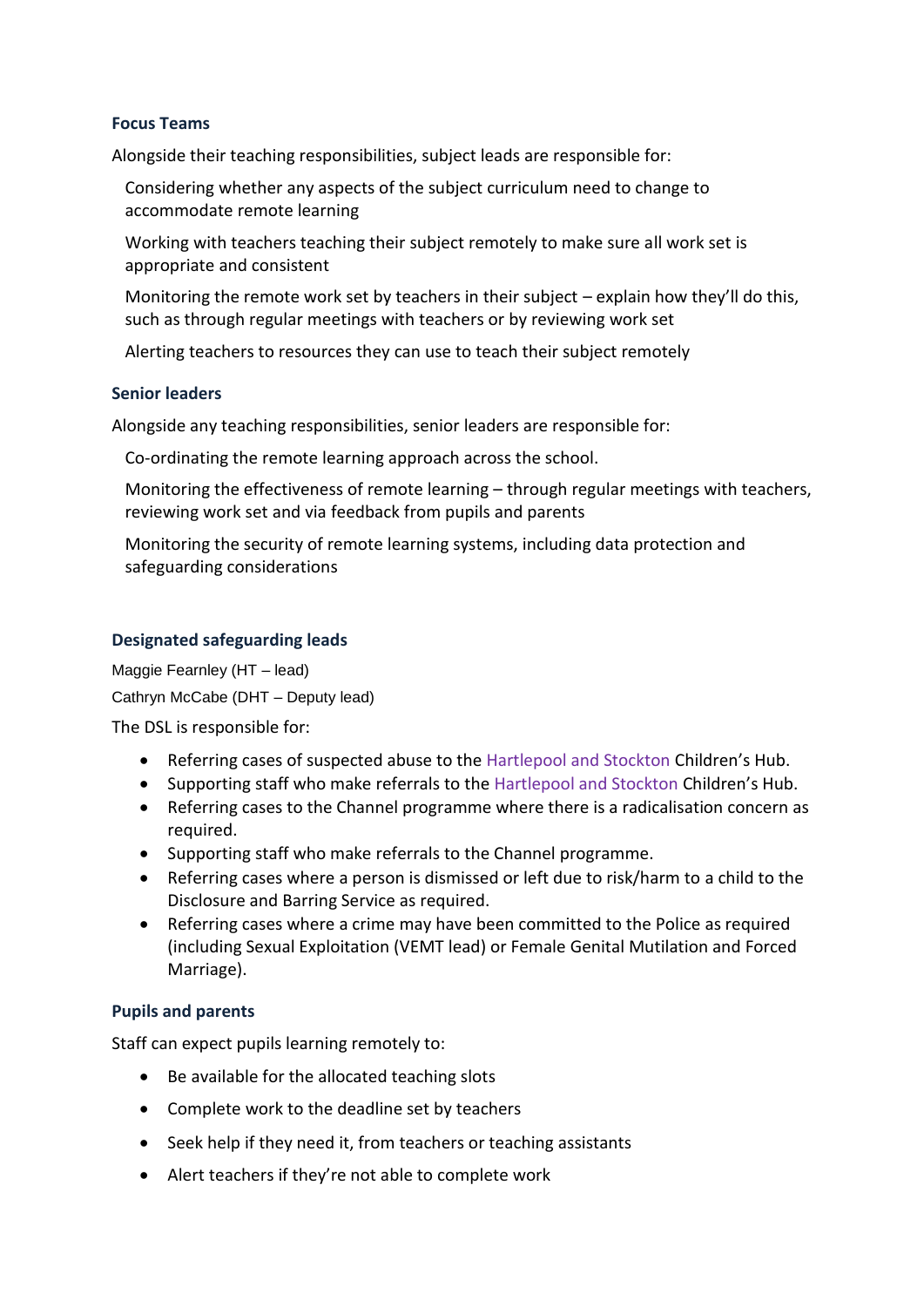Staff can expect parents with children learning remotely to:

- Make the school aware if their child is sick or otherwise can't complete work
- Seek help from the school if they need it
- Be respectful when making any complaints or concerns known to staff

#### **Governing board**

The governing board is responsible for:

- Monitoring the school's approach to providing remote learning to ensure education remains as high quality as possible
- Ensuring that staff are certain that remote learning systems are appropriately secure, for both data protection and safeguarding reasons

#### **Who to contact**

If staff have any questions or concerns about remote learning, they should contact the following individuals:

- Issues in setting work talk to the SLT
- Issues with behaviour talk to the SLT
- $\bullet$  Issues with IT inform the school office
- Issues with their own workload or wellbeing talk to a member of the SLT
- Concerns about data protection talk to the school office
- Concerns about safeguarding talk to the DSL

If parents have any questions or concerns about remote learning, they should contact the following individuals:

- Issues in setting work talk to the class teacher
- Issues with behaviour talk to the class teacher
- Issues with IT inform the school office
- Issues with their own workload or wellbeing talk to a member of the SLT
- Concerns about data protection talk to the school office
- Concerns about safeguarding talk to the DSL

#### **Data protection**

#### **Accessing personal data**

When accessing personal data for remote learning purposes, all staff members will:

- Access the shared area via remote access
- Only use devices provided by school laptop or ipads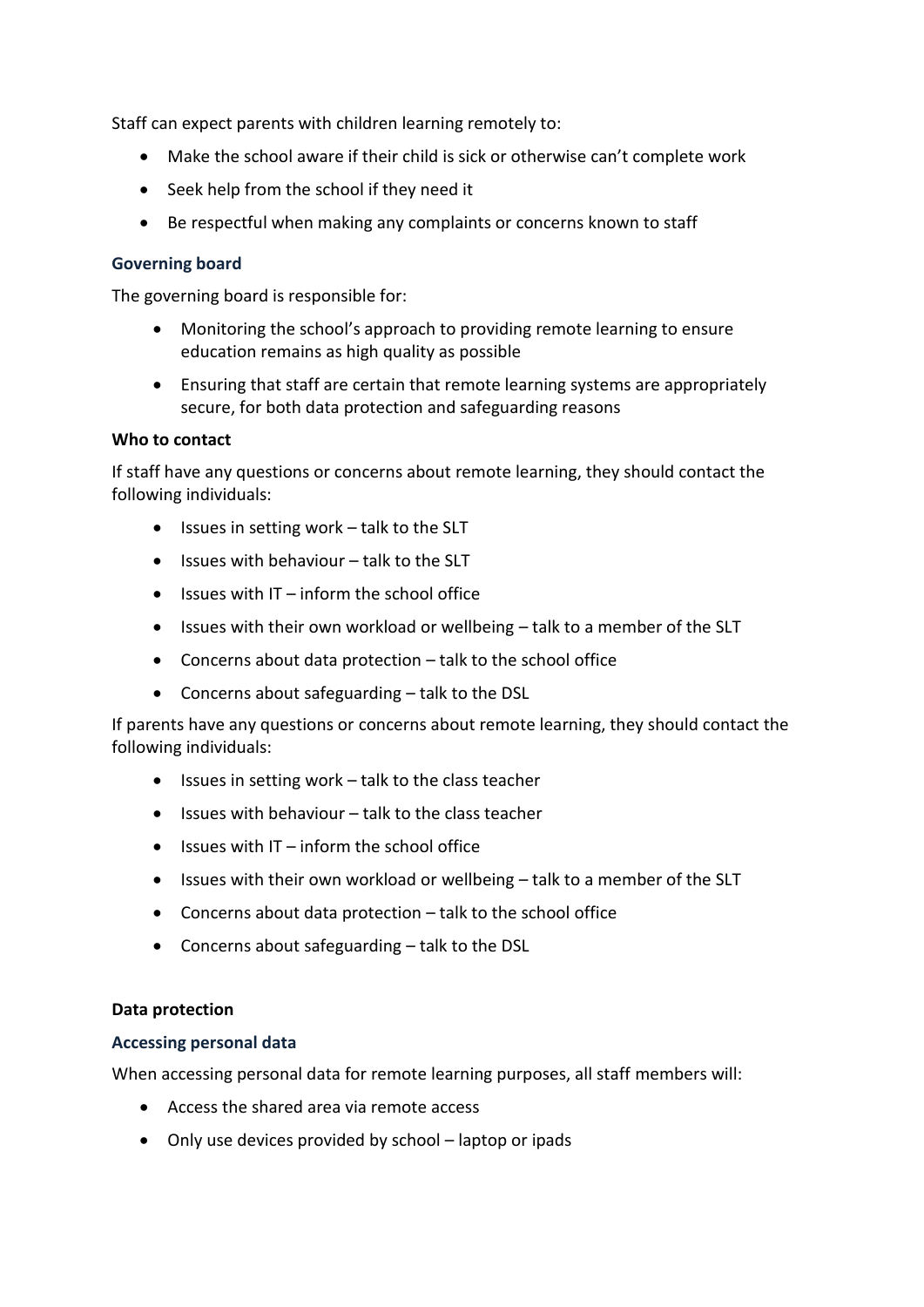#### **Processing personal data**

Staff members may need to collect and/or share personal data such as email addresses and telephone numbers as part of the remote learning system. As long as this processing is necessary for the school's official functions, individuals won't need to give permission for this to happen.

Staff should use the BCC function to avoid sharing email addresses when sending a group email

#### **Keeping devices secure**

All staff members will take appropriate steps to ensure their devices remain secure. This includes, but is not limited to:

Keeping the device password-protected – strong passwords are at least 8 characters, with a combination of upper and lower-case letters, numbers and special characters (e.g. asterisk or currency symbol)

Ensuring the hard drive is encrypted – this means if the device is lost or stolen, no one can access the files stored on the hard drive by attaching it to a new device

Making sure the device locks if left inactive for a period of time

Not sharing the device among family or friends

Installing antivirus and anti-spyware software

Keeping operating systems up to date – always install the latest updates

#### **Monitoring arrangements**

This policy will be reviewed every 3 years by the senior leadership team. At every review, it will be approved by the full governing board.

#### **Links with other policies**

This policy is linked to our:

Behaviour policy

Child protection policy and coronavirus addendum to our child protection policy

Data protection policy and privacy notices

Home-school agreement

ICT and internet acceptable use policy

Online safety policy

Acceptable Use Policies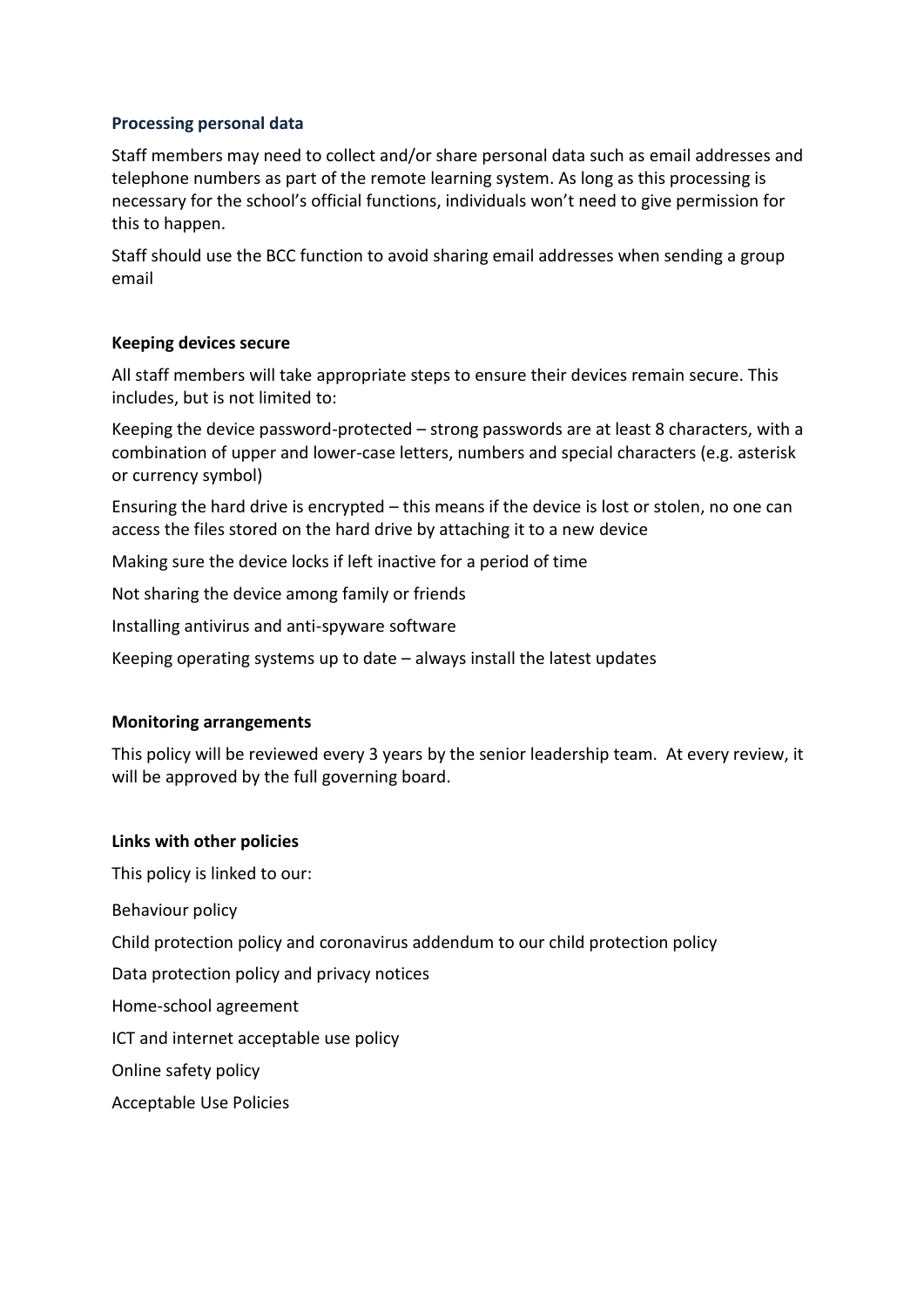

## **Acceptable Use Policy (AUP)**

### **Remote Learning and Online Communication**

#### **Leadership Oversight and Approval**

- 1. Remote learning will only take place using **Seesaw, Microsoft Teams or Zoom as approved by the Head teacher and Governing Body**.
- 2. Staff will only use **school** managed approved professional accounts with learners **and/or** parents/carers**.** 
	- o Use of any personal accounts to communicate with learners and/or parents/carers is not permitted.
		- Any pre-existing relationships or situations which mean this cannot be complied with will be discussed with **Maggie Fearnley,** Designated Safeguarding Lead (DSL).
	- o Staff will use work provided equipment including laptops and ipads
- 3. Online contact with learners **and/or** parents/carers will not take place outside of the operating times as defined by SLT:
	- o **9am – 3pm**
- 4. All remote lessons will be formally timetabled;
- 5. Live streamed remote learning sessions will only be held with approval and agreement from **the headteacher/a member of SLT.**

#### **Data Protection and Security**

- 6. Any personal data used by staff and captured by **email** when delivering remote learning will be processed and stored with appropriate consent and in accordance with our data protection policy
	- o When using email to multiple users bcc will be used
- 7. All remote learning and any other online communication will take place in line with current **school** confidentiality expectations as outlined in **Confidentiality** policy.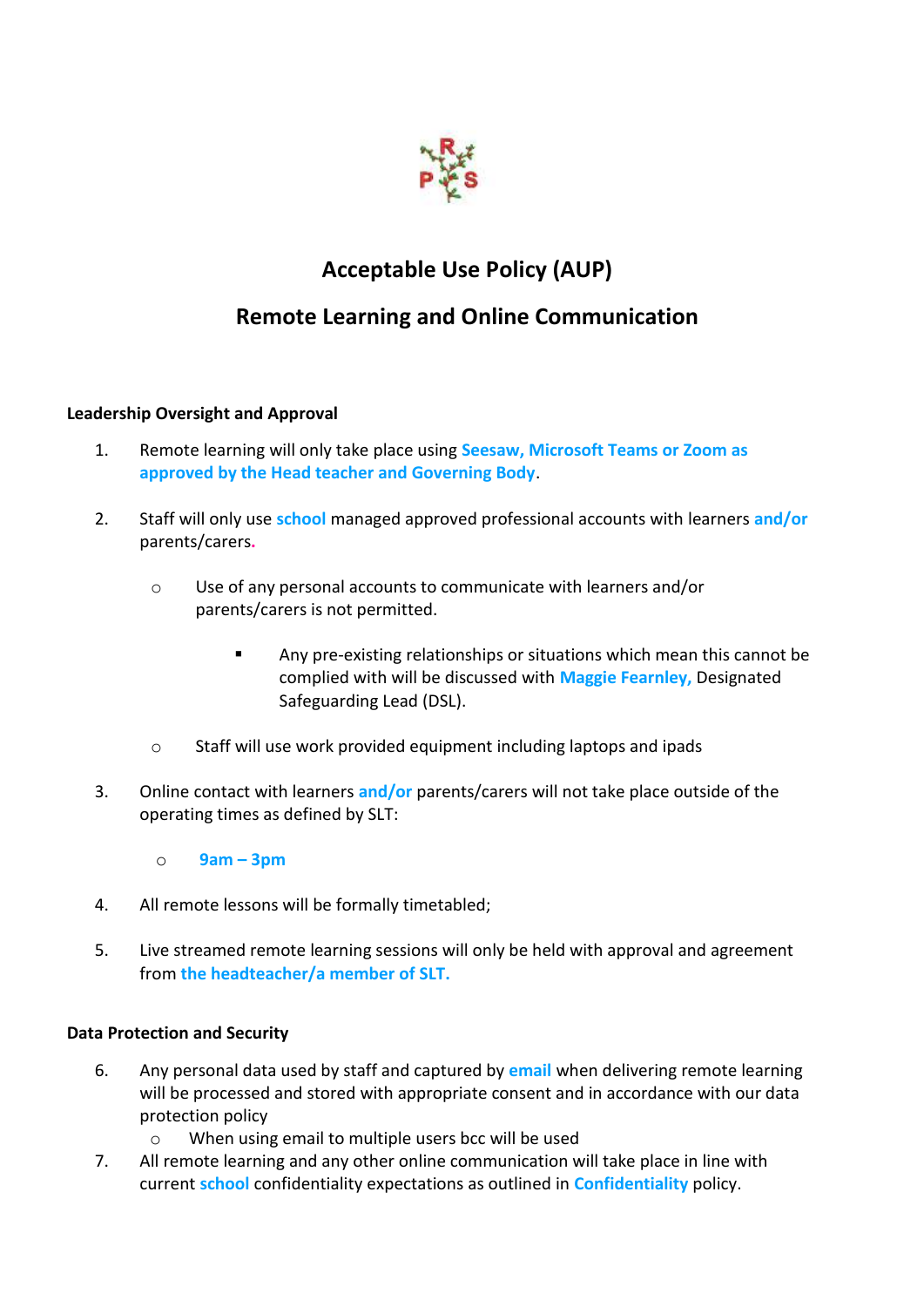- 8. Staff will not record lessons or meetings using personal equipment unless agreed and risk assessed by SLT and in line with our data protection policy requirements.
- 9. Only members of Roseberry Primary School will be given access to **Seesaw**.
- 10. Access to **content that we share** will be managed in line with current IT security expectations as outlined in **Online safety and Computing Policies**.

#### **Session Management**

- 11. Staff will record the length, time, date and attendance of any sessions held. See Online Learning Log
- 12. Appropriate privacy and safety settings will be used to manage access and interactions. This includes:
	- o language filters, staff screen messages before releasing for other children to see in group chats, keeping meeting IDs private, use of waiting rooms/lobbies or equivalent**.**
- 13. When live streaming with learners:
	- o contact will be made via learners' **school** provided email accounts **and** logins.
	- o contact will be made via a parents/carer account.
	- o Staff will have the ability to mute/disable learners' videos and microphones.
	- o at least 2 members of staff will be present
- 14. Parents will receive a copy of the home learning strategy which highlights:
	- o Access links should not be made public or shared by participants.
		- Learners and/or parents/carers should not forward or share access links.
	- o Learners are encouraged to attend lessons in a shared/communal space or room with an open door and/or when appropriately supervised by a parent/carer or another appropriate adult.
- 15. Alternative approaches **and/or** access will be provided to those who do not have access.

#### **Behaviour Expectations**

16. Staff will model safe practice and moderate behaviour online during remote sessions as they would in the classroom.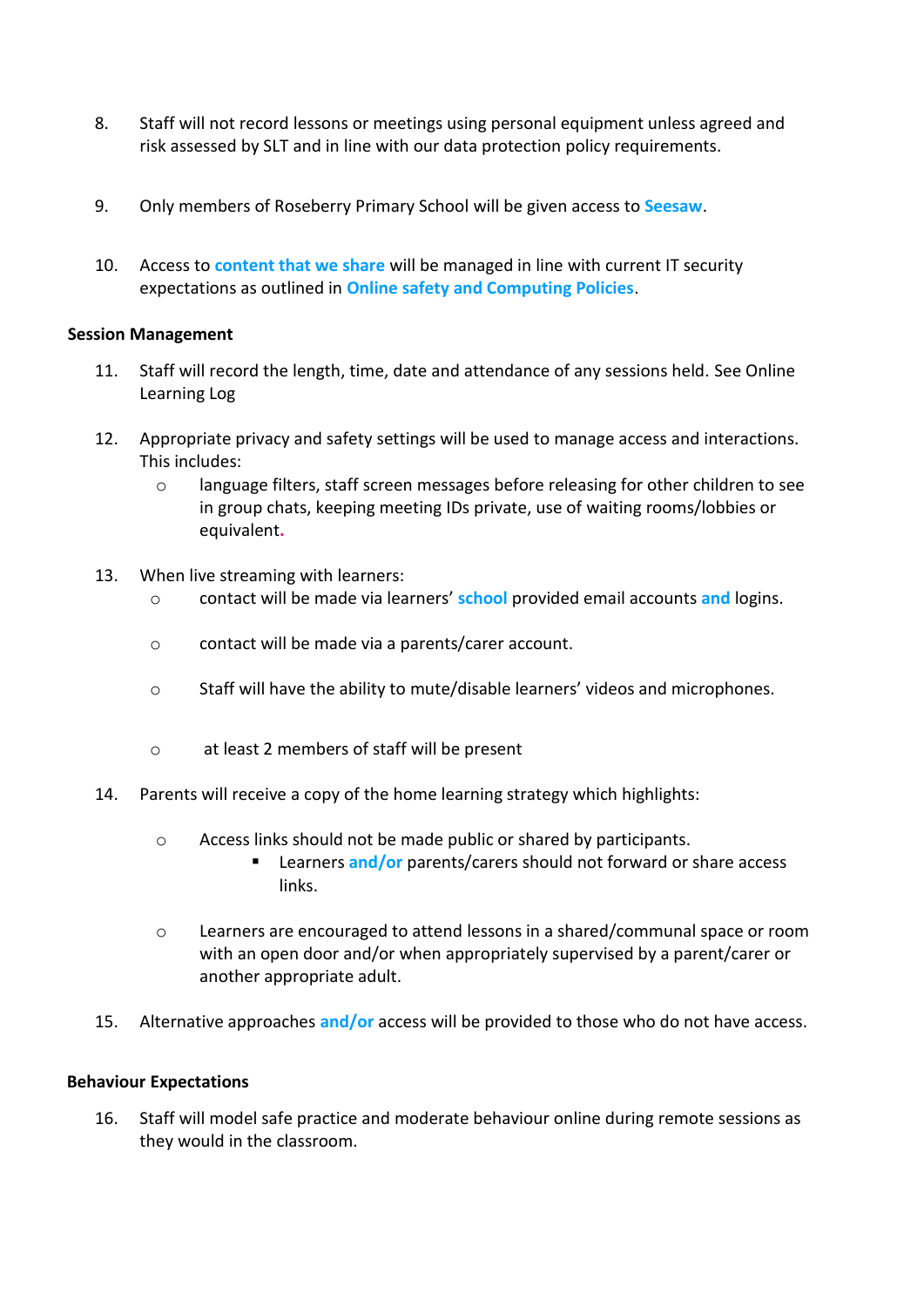- 17. All participants are expected to behave in line with existing **school** policies and expectations. This includes:
	- o Appropriate language will be used by all attendees.
	- o Staff will not take or record images for their own personal use.
	- o Attendees will not take or record images
- 18. Staff will remind attendees of behaviour expectations used in school
- 19. When sharing videos and/or live streaming, participants are required to:
	- o wear appropriate dress.
	- o ensure backgrounds of videos are neutral (blurred if possible).
	- o ensure that personal information and/or unsuitable personal items are not visible, either on screen or in video backgrounds.
- 20. Educational resources will be used or shared in line with our existing teaching and learning policies, taking licensing and copyright into account.

#### **Policy Breaches and Reporting Concerns**

- 21. Participants are encouraged to report concerns during remote **and/or** live streamed sessions.
- 22. If inappropriate language or behaviour takes place, participants involved will be removed by staff, the session may be terminated, and concerns will be reported to **the head teacher**.
- 23. Inappropriate online behaviour will be responded to in line with existing policies such as acceptable use of technology, allegations against staff, anti-bullying and behaviour.
	- o Sanctions for deliberate misuse may include: e.g. restricting/removing use, contacting police if a criminal offence has been committed**.**

Any safeguarding concerns will be reported to **Maggie Fearnley**, Designated Safeguarding Lead, in line with our child protection procedures

**I have read and understood the Roseberry Primary School Acceptable Use Policy (AUP) for remote learning.**

Staff Member Name: ………………………….……………………………………….

Date………………………….